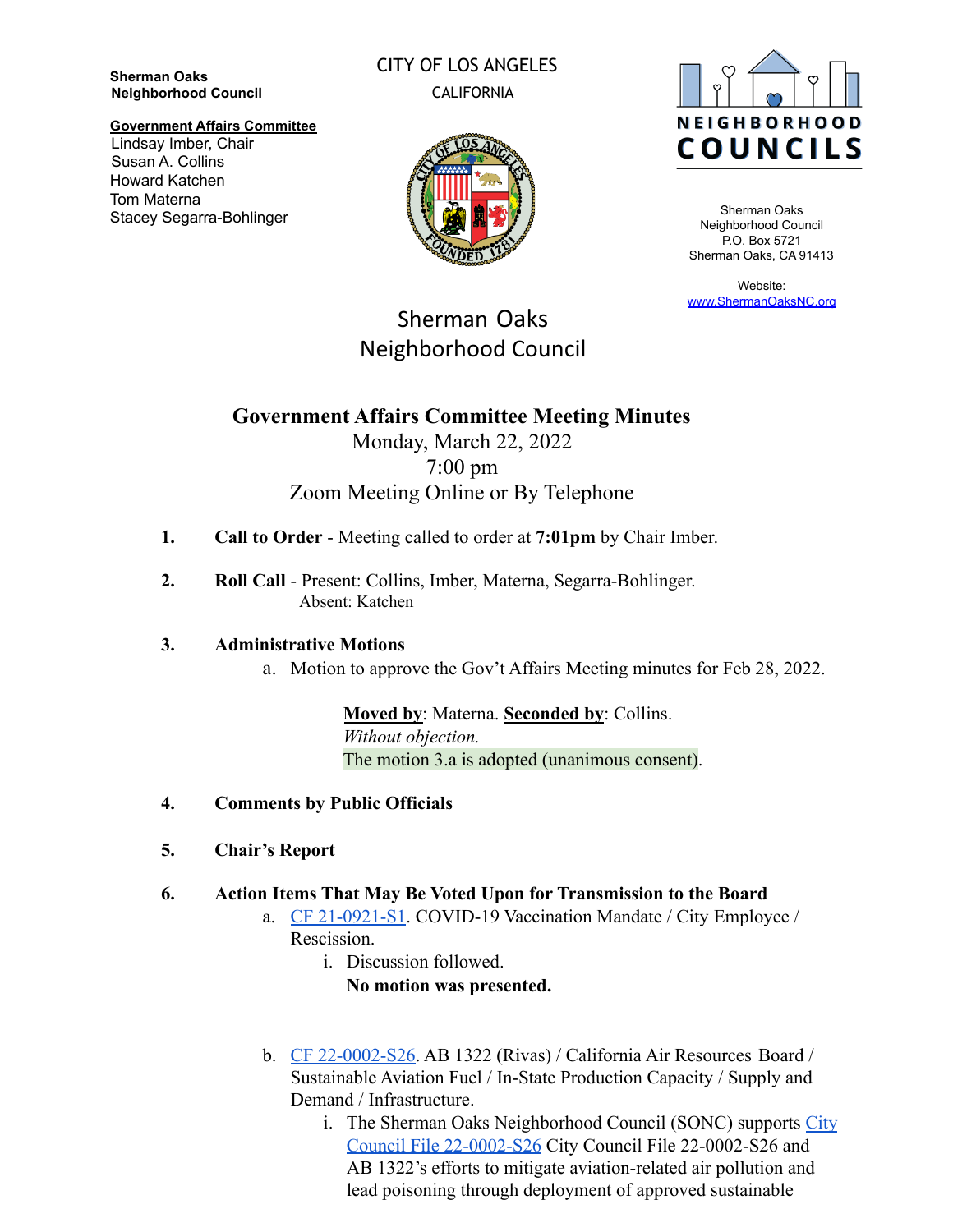Sherman Oaks Neighborhood Council Government Affairs Committee Meeting Minutes, Monday, March 22, 2022, 7:00 pm Page 2

> aviation/jet fuel, and we encourage LAWA, the Board of Airport Commissioners, and LA City to offer SWIFT unleaded aviation fuel at all airports, including Van Nuys (VNY) as soon as possible.

*Additional correspondence: LAWA BOAC & VNYCAC.*

**Moved by**: Materna. **Seconded by**: Collins. Discussion followed.

**Yes**: Collins, Imber, Materna, Segarra-Bohlinger. **No**: - / **Abstain-NV**: - / **Absent**: Katchen The motion 6.b is adopted  $(4-0)$ .

- c. [CF 22-0002-S24](https://cityclerk.lacity.org/lacityclerkconnect/index.cfm?fa=ccfi.viewrecord&cfnumber=22-0002-S24). AB 1594 (Ting Gipson Ward) / Firearm Manufacturers and Retailers / Non-Compliance Lawsuit / AB 1621 (Gipson) / Ghost Gun Regulations / AB 2571 (Bauer - Kahan) / Firearm Marketing to Minors Restrictions.
	- i. The Sherman Oaks Neighborhood Council (SONC) supports [City](https://cityclerk.lacity.org/lacityclerkconnect/index.cfm?fa=ccfi.viewrecord&cfnumber=22-0002-S24) [Council File 22-0002-S24](https://cityclerk.lacity.org/lacityclerkconnect/index.cfm?fa=ccfi.viewrecord&cfnumber=22-0002-S24) in support of AB 1594 which would allow individuals and the California Attorney General to sue firearm manufacturers and retailers for injury/death caused by non-compliance with regulations or unfair business practices, AB 1621 which would restrict unserialized "ghost guns" in California, and AB 2571 which would restrict marketing and advertising of certain weapons such as semi-automatic and higher caliber firearms, to children.

**Moved by**: Collins. **Seconded by**: Materna. Discussion followed.

**Yes**: Collins, Imber, Materna, Segarra-Bohlinger. **No**: - / **Abstain-NV**: - / **Absent**: Katchen The motion 6.c is adopted  $(4-0)$ .

- **7. Discussion Items Subject to Motions, But Not to Board Referral**
- **8. Public Comments on Non-Agenda Items Within Committee Jurisdiction**
- **9. Closing Remarks by Committee Members** Discussion followed.
- **10. Adjournment Moved by**: Materna. **Seconded by**: Collins. Meeting adjourned (unanimous consent) at **8:11 pm**.

\*All Council File (CF) items contain a hyperlink to the applicable source legislation.